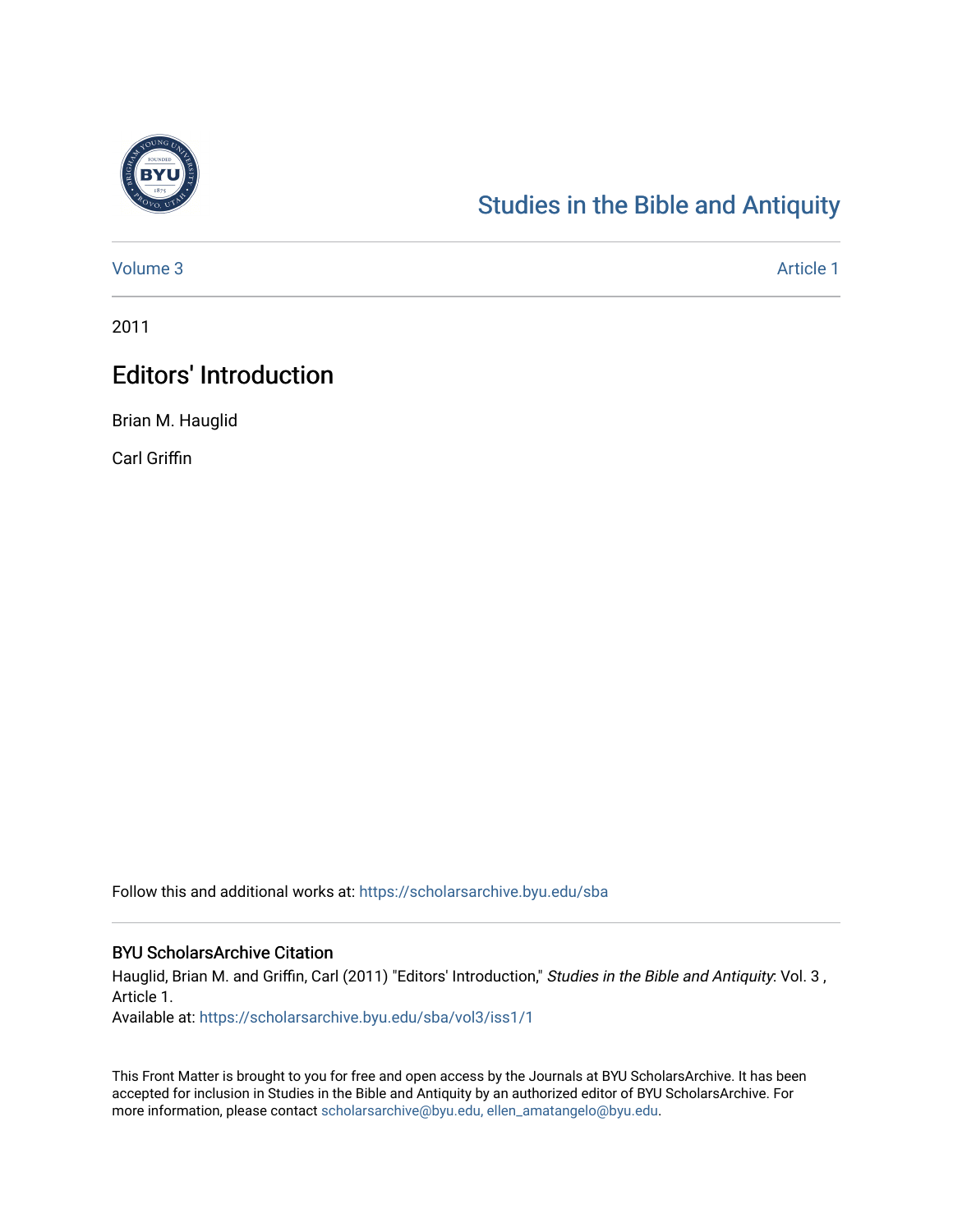

NEAL A. MAXWELL INSTITUTE FOR RELIGIOUS SCHOLARSHIP

BRIGHAM YOUNG UNIVERSITY . PROVO, UTAH

- Editors' Introduction **Title**
- Brian M. Hauglid and Carl Griffin **Author(s)**
- *Studies in the Bible and Antiquity* 3 (2011): vii–ix. **Reference**
	- 2151-7800 (print), 2168-3166 (online) **ISSN**
- **Abstract** Introduction to the current issue.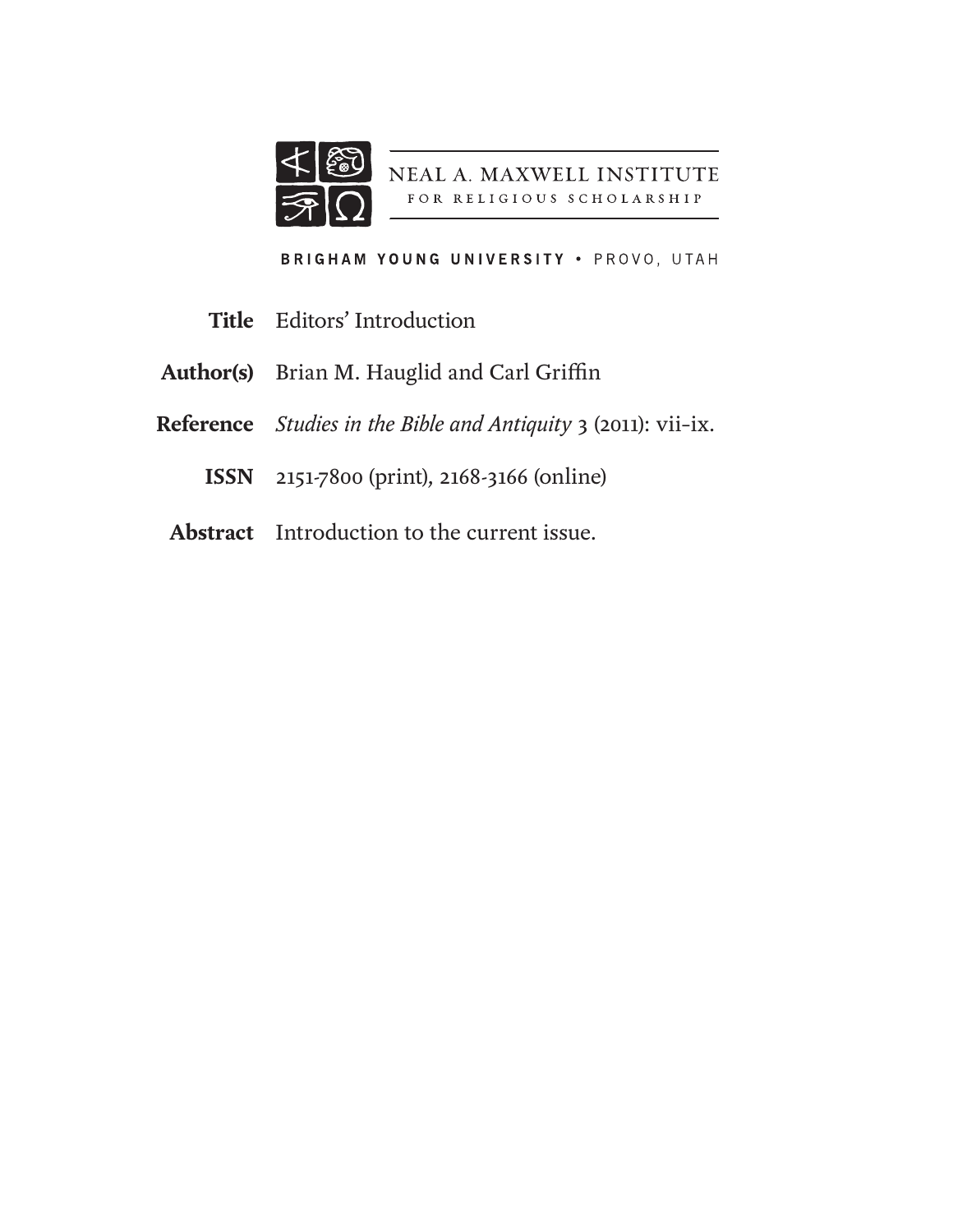## Editors' Introduction

We are very pleased with the positive reception to our first two issues of *Studies in the Bible and Antiquity*. We appreciate the kind words from readers, the increase in submissions, and the adding of *Studies* to the Ancient World Online (AWOL) list of openaccess journals in ancient studies, which will make *Studies* accessible to an even wider audience. We also thank those who have provided constructive criticisms to help us improve *Studies*. We are committed to make each issue the best we can by consistently publishing engaging, well-researched articles that illuminate various aspects of the Bible and the ancient world.

In this third issue of *Studies in the Bible and Antiquity* we offer four excellent essays. Miranda Wilcox's "Constructing Metaphoric Models of Salvation: Matthew 20 and the Middle English Poem *Pearl*" provides an insightful study of the parable of the laborers in the vineyard (Matthew 20:1–6). This essay focuses on the remuneration of the eleventh-hour laborer and explores the question, Should payment to the laborer be viewed literally as a specific (and seemingly unmerited) wage or as a metaphor of salvation? As evidenced in a famous fourteenth-century Middle English poem, Wilcox shows that the "end of the parable ultimately explodes the teleology of the metaphorical model when the payment to the laborers defies human expectations of merit-based compensation" (p. 28).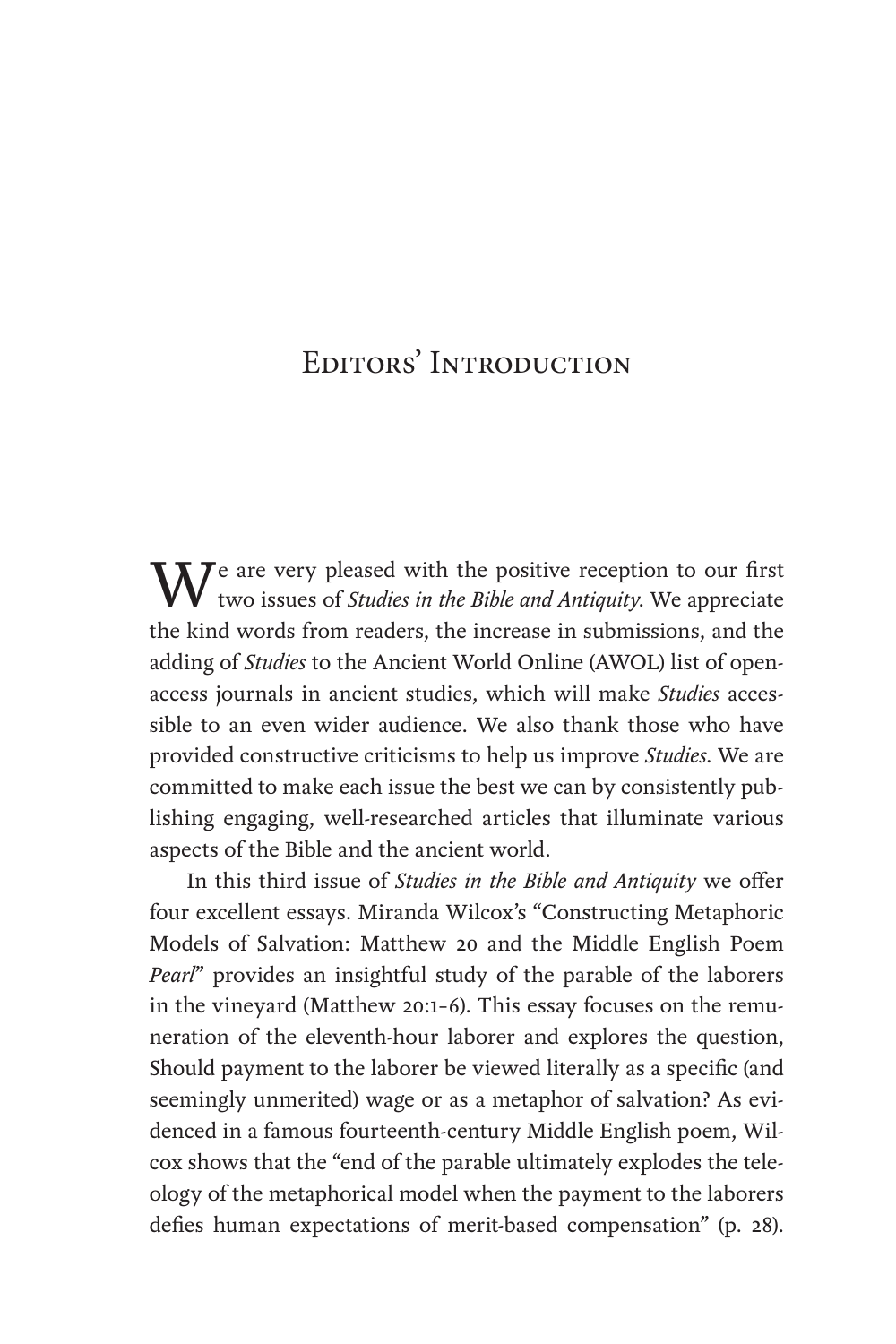This parable speaks more to divine grace and atonement than to human models of fairness and compensation.

David E. Bokovoy presents a "fresh interpretation of Isaiah 6 by illustrating some of the ways in which Isaiah's prophetic call narrative can be understood to reflect the theme of Christ and covenants" (p. 32). In "On Christ and Covenants: An LDS Reading of Isaiah's Prophetic Call," Bokovoy shows that Isaiah functions as a messenger of the divine council in declaring the gospel and covenants of Christ. In Isaiah's call, one can see that the people to whom Isaiah is sent have left Christ and broken their covenants through idolatry. Bokovoy aptly brings into the discussion pertinent material from the Book of Mormon that reinforces the close connection among Isaiah's prophetic call, Christ, and covenants.

Mark Alan Wright analyzes from a cultural perspective manifestations of the sacred (hierophanies) and the appearances of deity (theophanies) in "'According to Their Language, unto Their Understanding': The Cultural Context of Hierophanies and Theophanies in Latter-day Saint Canon." Wright examines the construction of hierophanies and theophanies first in the Old Testament and then considers unique Latter-day Saint scripture, particularly the Book of Mormon. Wright ably demonstrates that cultural differences exist between the Old Testament and the Book of Mormon in terms of the revelatory process. For example, the Old Testament prophetic call pattern that includes a vision and sacred book fits well with Lehi's time but does not correspond to the "falling," "near-death" call pattern exhibited later on in the Book of Mormon. In fact, the falling pattern actually fits comfortably within the Mesoamerican cultural context. Wright illustrates how cultural context may influence how revelation is received.

This year has been the four hundredth anniversary of the publication of the King James Version of the Bible. In "A Text-Critical Comparison of the King James New Testament with Certain Modern Translations," Lincoln Blumell evaluates twenty-two readings found in the King James New Testament that are omitted or changed in most modern translations. Blumell introduces readers to the com